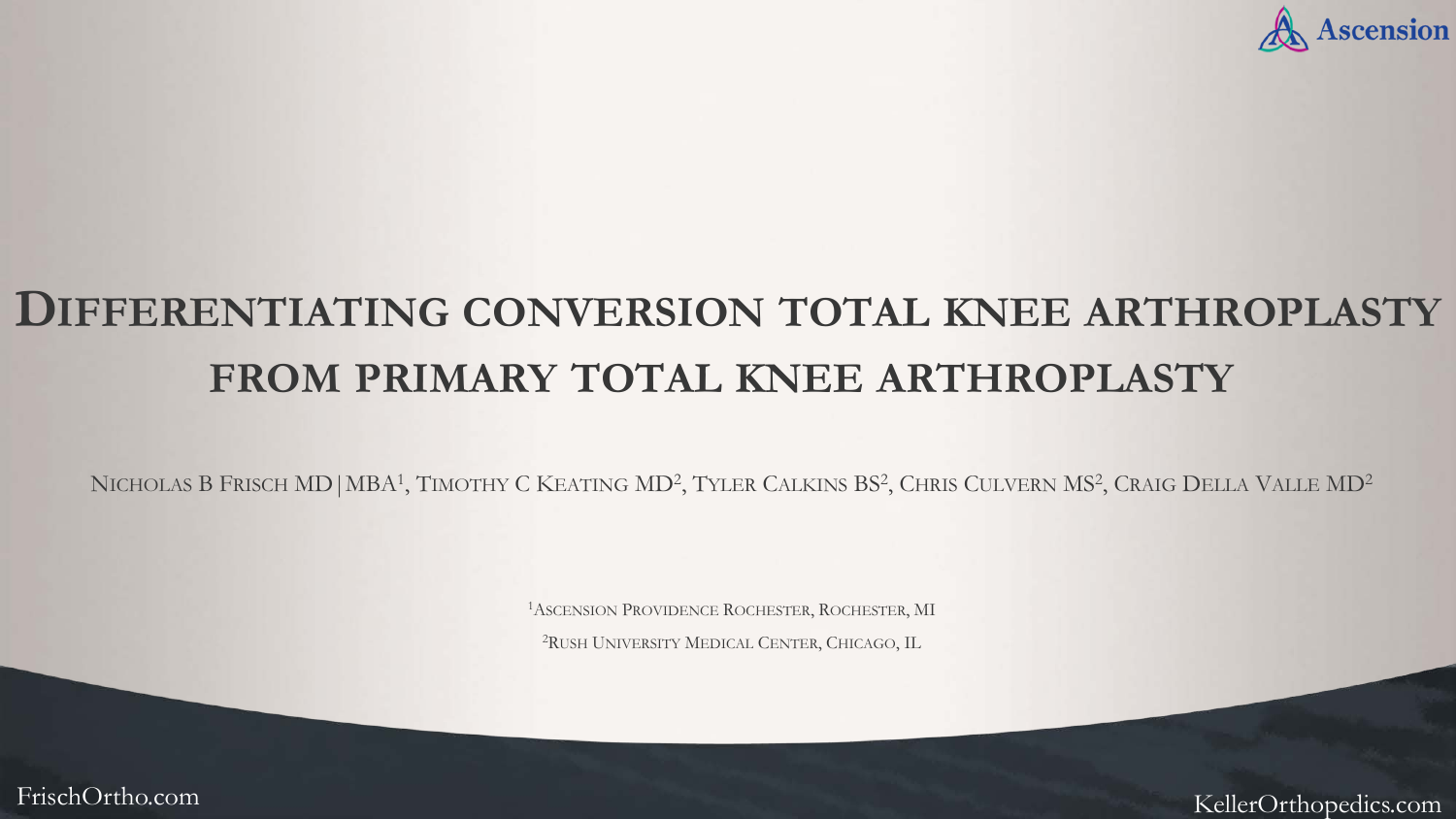

## **BACKGROUND**

- **Previous knee surgery can** alter the technical complexity of total knee surgery<sup>1-3</sup>
	- Increased surgical time
	- Increased length of stay
	- 90-day readmission rate
	- Return to the OR
- A separate CPT code exists for **conversion THA** (CPT 27132)
	- More technically complex procedures
	- Increased resource utilization
- **Conversion TKA** does not have a unique CPT code
	- Categorized under CPT 27447

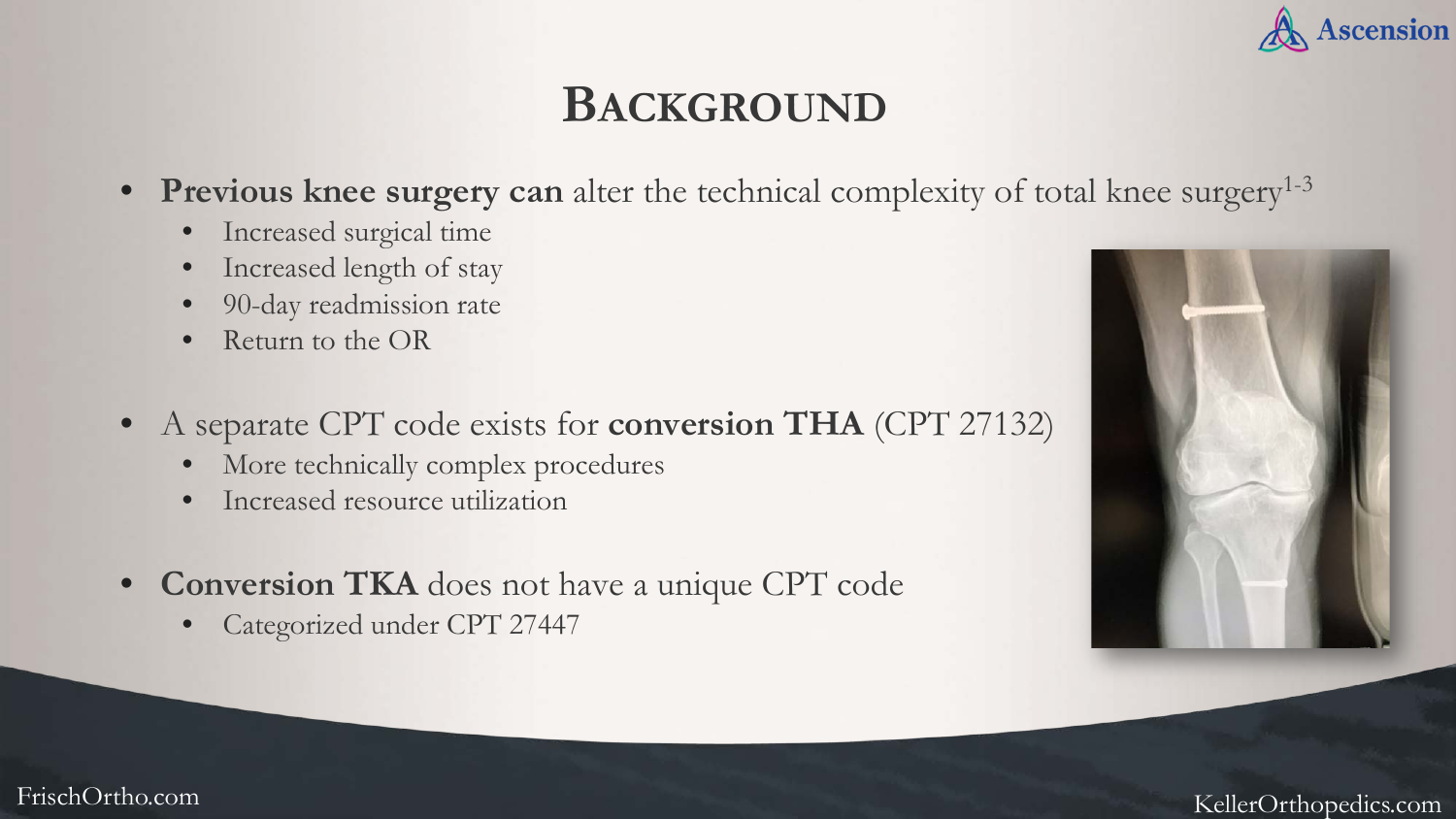

#### **PURPOSE**

• To compare short-term outcomes and resource utilization between primary and conversion total knee arthroplasty



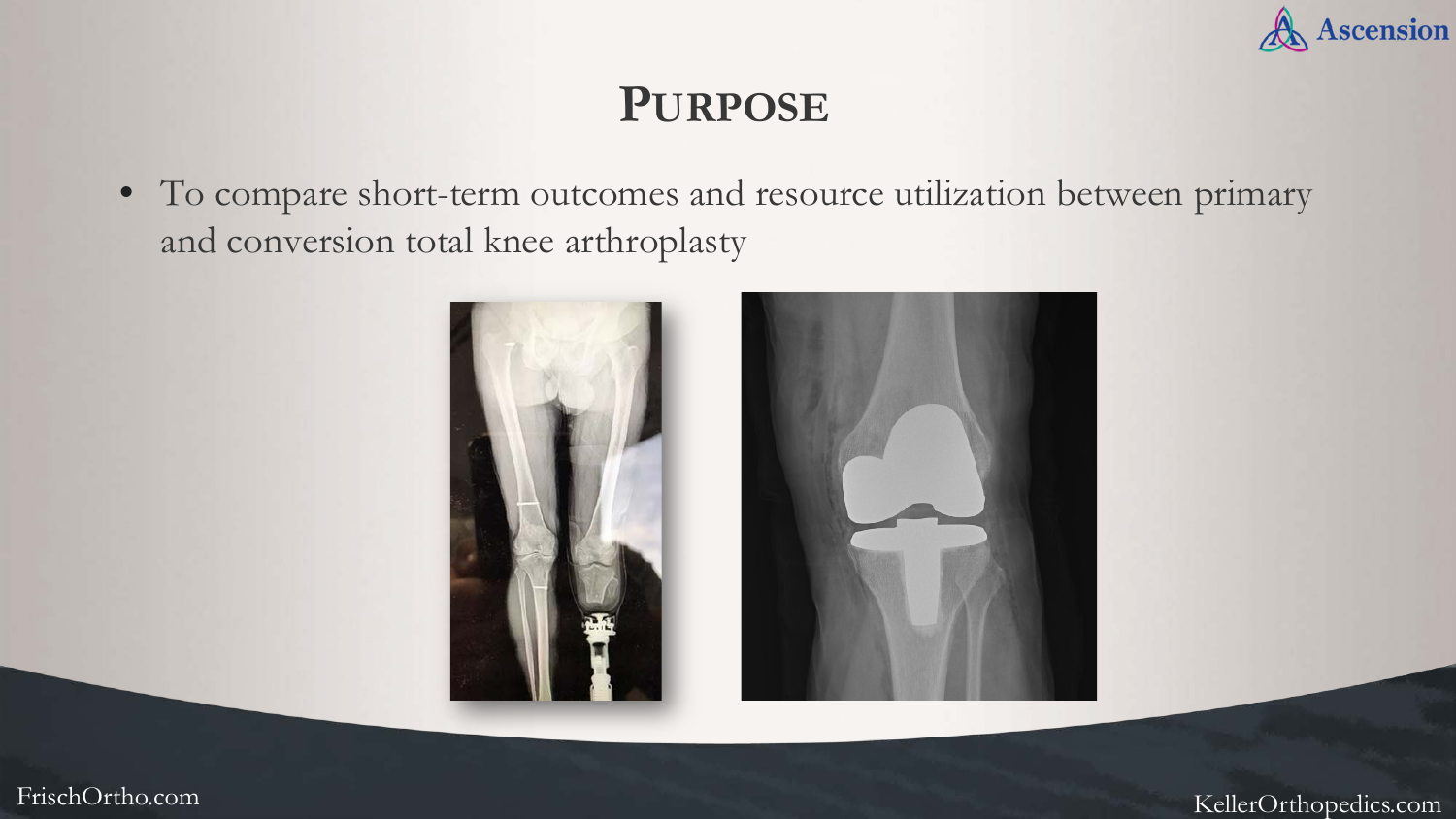

## **METHODS**

- Retrospective chart review of primary TKA done by a single surgeon between January 2011 and December 2017
- **Conversion** cohort = 130 patients
	- History of previous knee surgery
- **Primary** cohort = 130 patients
	- No previous knee surgery
- One-to-one, nearest-neighbor matching
	- Gender, American Society of Anesthesiologists score, age, body mass index

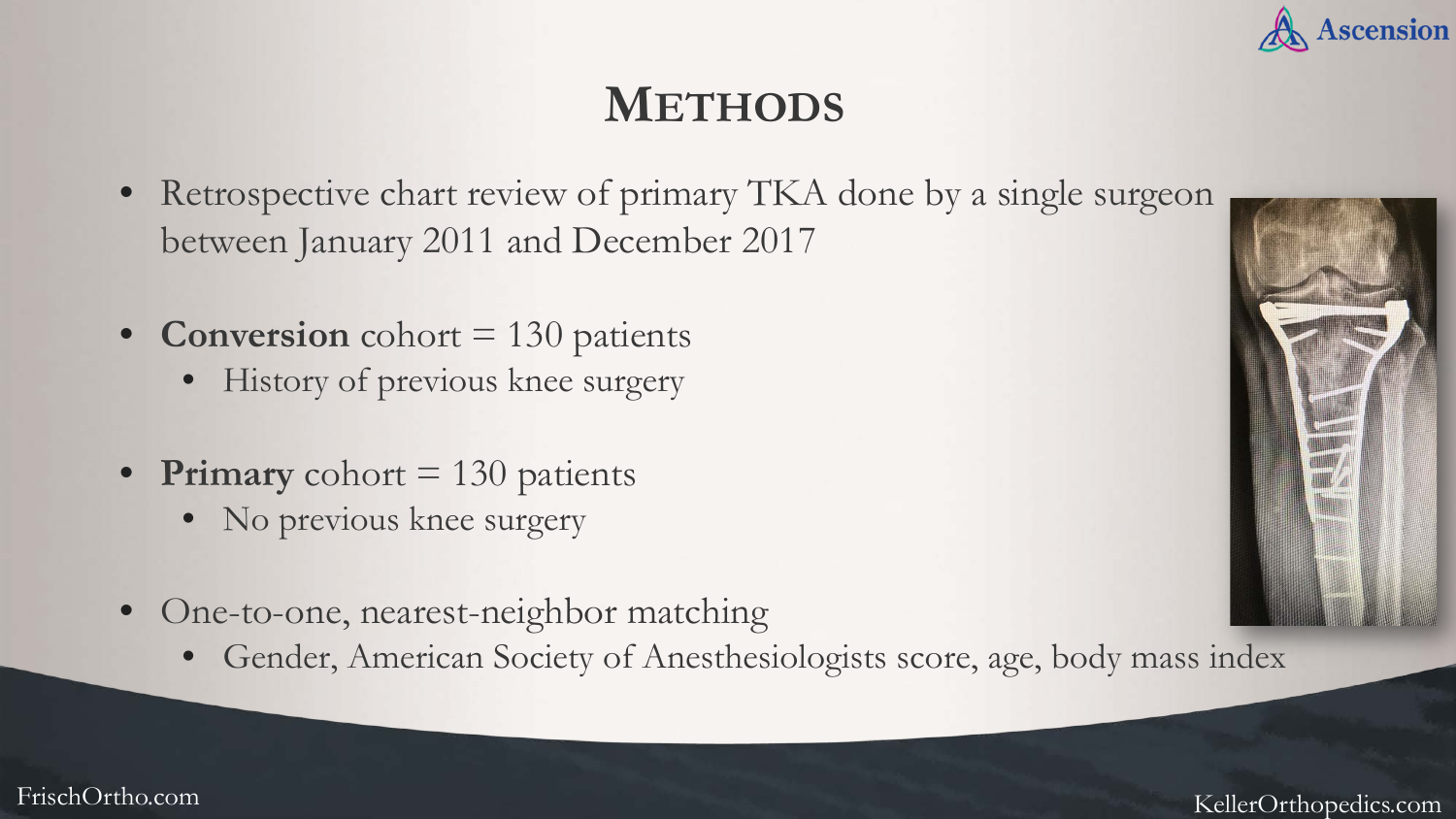

### **DEMOGRAPHICS**

| Variable       | Conversion (N=130) | Primary (N=130) | P-value            |  |
|----------------|--------------------|-----------------|--------------------|--|
| Age at Surgery | $58.6(9)^1$        | $59.6(8.2)^1$   | $0.377^2$          |  |
| <b>BMI</b>     | $31.6(7.2)^1$      | $31.9(6.6)^1$   | $0.693^{2}$        |  |
| Gender         |                    |                 |                    |  |
| Female         | $80(61.5\%)$       | $74(56.9\%)$    | $0.528^{3}$        |  |
| Male           | $50(38.5\%)$       | $56(43.1\%)$    |                    |  |
| Laterality     |                    |                 |                    |  |
| Left           | $64(49.6\%)$       | $56(43.4\%)$    | $0.382^{3}$        |  |
| Right          | $65(50.4\%)$       | $73(56.6\%)$    | $\bullet$          |  |
| <b>ASA</b>     |                    |                 |                    |  |
| 1              | $6(4.6\%)$         | $6(4.6\%)$      | 1.000 <sup>3</sup> |  |
| $\overline{2}$ | $85(64.5\%)$       | $85(64.5\%)$    |                    |  |
| $\overline{3}$ | $39(30.0\%)$       | $39(30.0\%)$    |                    |  |

<sup>1</sup>mean(standard deviation)  $2t-test$ 3Fisher's Exact test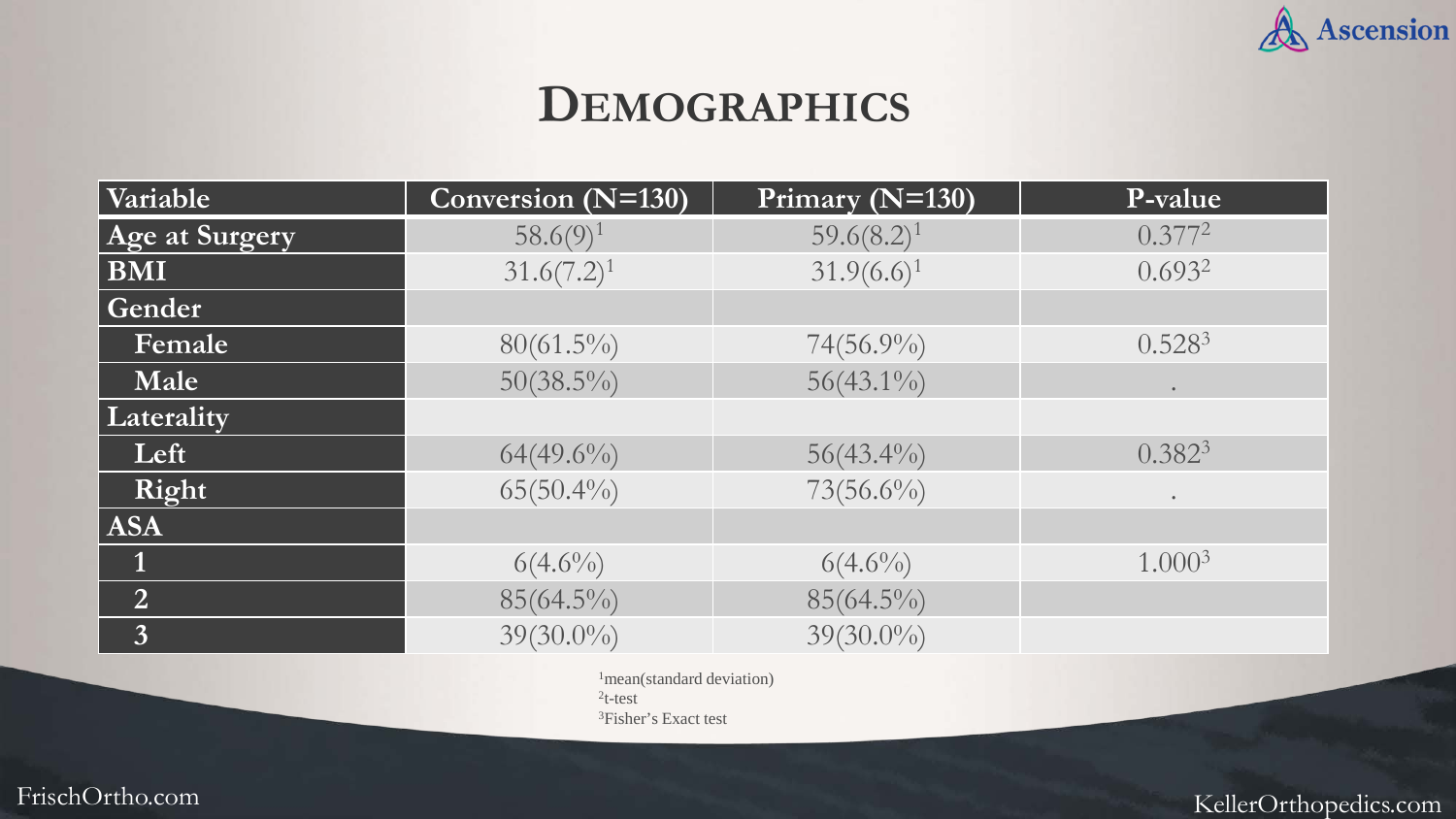

# **METHODS**

- **Conversion group** were further stratified into
	- Previous fracture
	- Osteotomy
	- Ligament repair
	- Open arthrotomy
	- Extensor mechanism realignment or repair

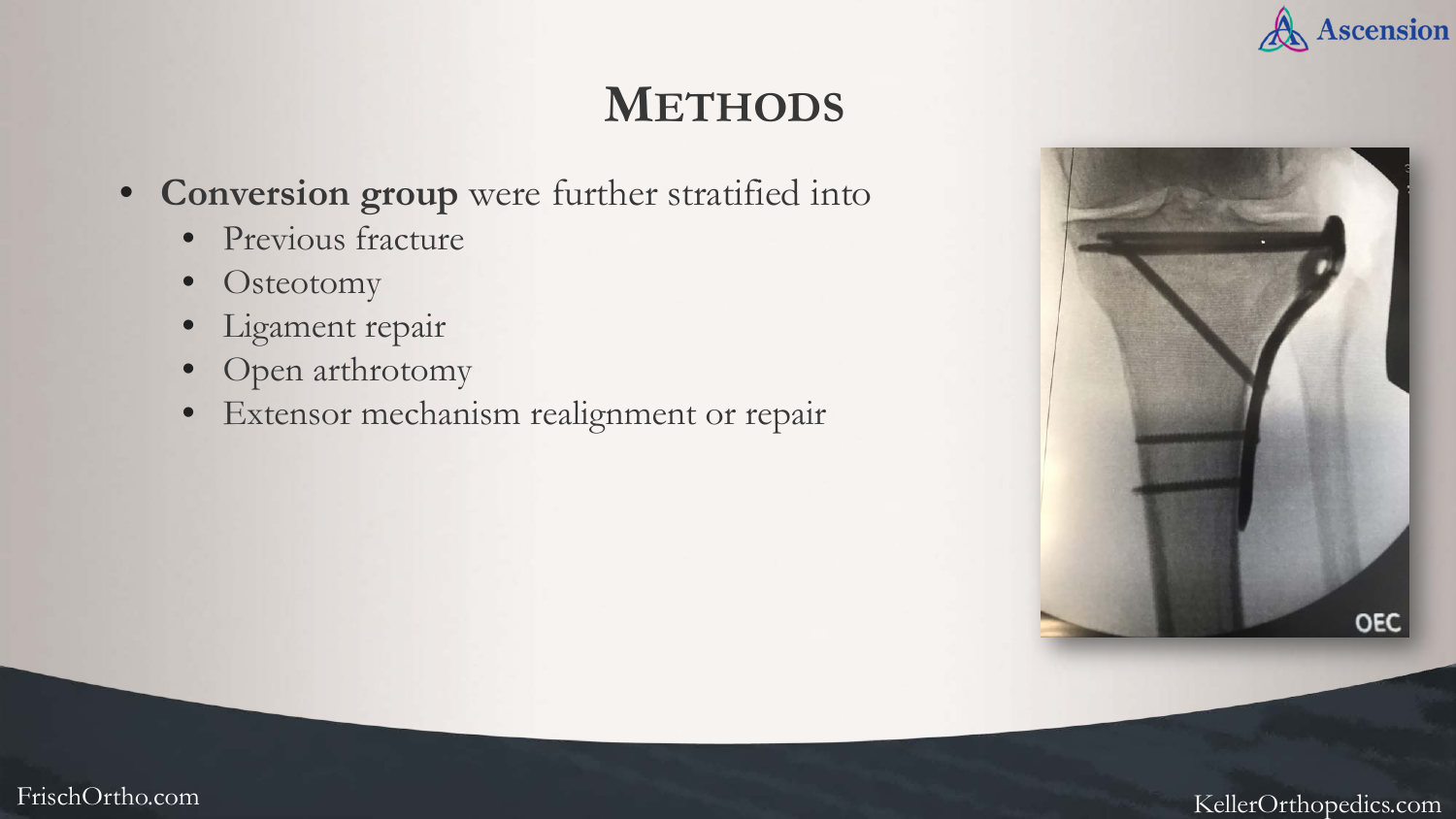

#### **RESULTS**

| Variable                        | Conversion (N=130) | Primary (N=130)   | P-value            |  |
|---------------------------------|--------------------|-------------------|--------------------|--|
| <b>Operative time (minutes)</b> | $96.1(20.5)^1$     | $90.8(17.1)^1$    | 0.022 <sup>2</sup> |  |
| Intraoperative complications    | $2(1.5\%)$         | $1(.8\%)$         | 0.571 <sup>2</sup> |  |
| <b>Revision Components</b>      | $20(15.4\%)$       | $4(3.1\%)$        | 0.003 <sup>2</sup> |  |
| Length of Hospital Stay (days)  | $2.5(.9)^1$        | $2.8(1.1)^1$      | 0.013 <sup>2</sup> |  |
| Estimated blood volume (mL)     | $5426.1(1085.3)^1$ | $5539.2(1146)^1$  | 0.151 <sup>2</sup> |  |
| Calculated blood loss (mL)      | $1440.8(497.9)^1$  | $1456.7(475.3)^1$ | $0.847^2$          |  |
| <b>Discharge to Rehab</b>       | $7(5.4\%)$         | $9(7\%)$          | 0.618 <sup>2</sup> |  |
| <b>Blood transfusion</b>        | $2(1.5\%)$         | $4(3.1\%)$        | $0.423^2$          |  |
| Readmission within 30 days      | $5(3.8\%)$         | $2(1.5\%)$        | $0.273^2$          |  |
| Readmission within 60 days      | $6(4.6\%)$         | $5(3.8\%)$        | 0.739 <sup>2</sup> |  |
| Readmission within 90 days      | $1(.8\%)$          | $2(1.5\%)$        | 0.571 <sup>2</sup> |  |
| <b>Complications</b>            | $19(14.6\%)$       | $12(9.2\%)$       | $0.183^{2}$        |  |
| Reoperation                     | $2(1.5\%)$         | $3(2.3\%)$        | 0.571 <sup>2</sup> |  |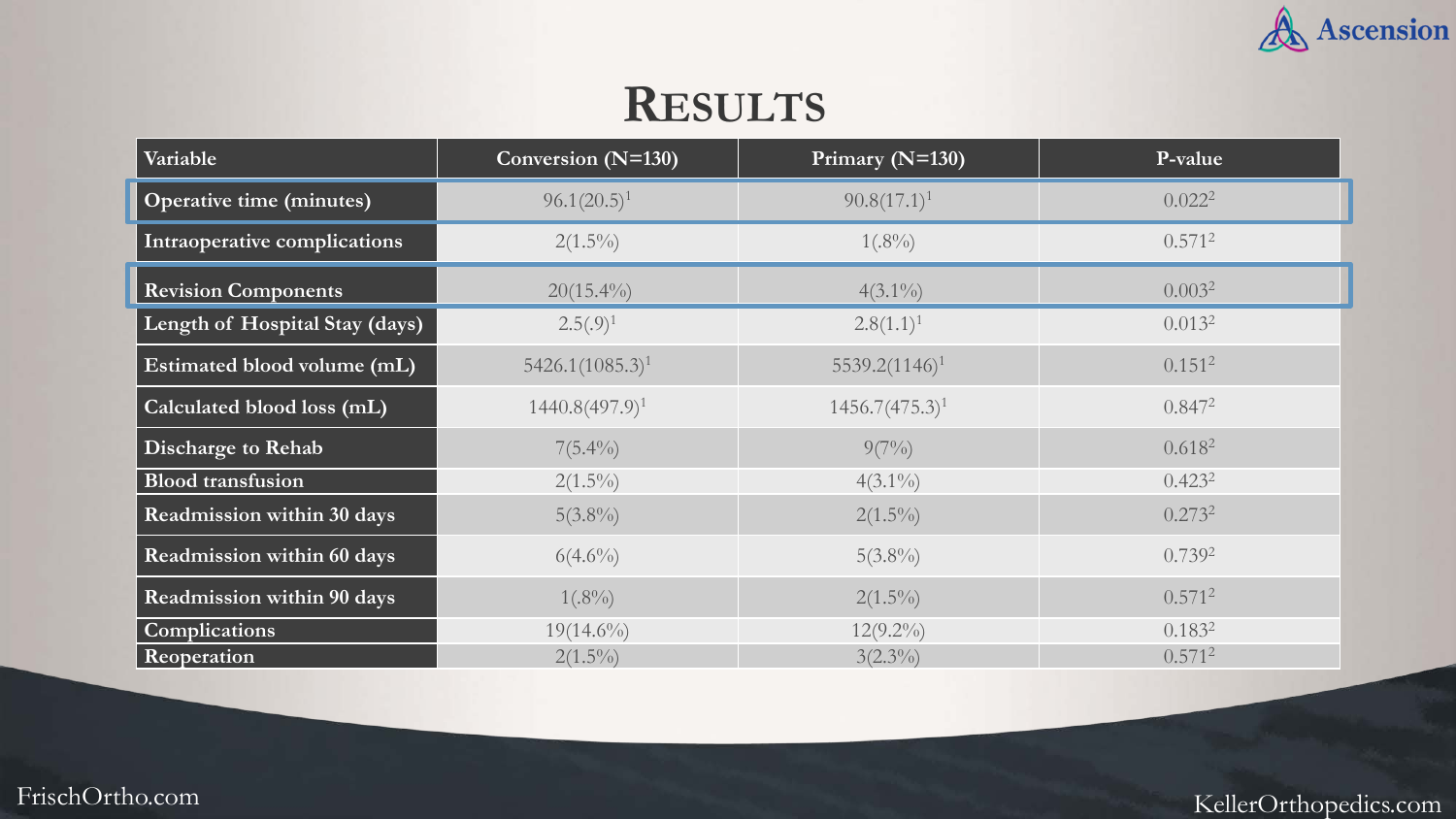

# **CONVERSION BREAKDOWN**

| Variable                              | Extensor Mechanism (N=13) | Prior Fracture (N=26) | Ligament Repair (N=43) | Open Arthrotomy (N=35) | Osteotomy $(N=12)$ | P-value            |
|---------------------------------------|---------------------------|-----------------------|------------------------|------------------------|--------------------|--------------------|
| <b>Revision Components?</b>           | $0(0\%)$                  | $7(26.9\%)$           | 3(7%)                  | $3(8.6\%)$             | $7(58.3\%)$        | $\leq 0.001^3$     |
| Operative time (minutes)              | $90.9(18.7)^1$            | $111.2(27.7)^1$       | $92(14.6)^1$           | $90.7(17.4)^1$         | $98.3(17.3)^1$     | 0.001 <sup>2</sup> |
| Intraoperative complications          | $0(0\%)$                  | $1(3.8\%)$            | $1(2.3\%)$             | $0(0\%)$               | $0(0\%)$           | $0.821^{3}$        |
| Length of Hospital Stay<br>(days)     | $2(.8)^1$                 | $2.8(.9)^1$           | 2.2(.8)                | 2.8(.8)                | 2.6(1.1)           | 0.010 <sup>2</sup> |
| <b>Estimated blood volume</b><br>(mL) | $5236.4(1471.3)^1$        | $5213.1(839.9)^1$     | $5423.3(1057.7)^1$     | $5619.8(1122.5)^1$     | $5567(1175.2)^1$   | $0.736^2$          |
| Calculated blood loss (mL)            | $1325.3(778.4)^1$         | $1474.2(420.9)^1$     | $1367.1(433.3)^1$      | $1613.4(486.6)^1$      | $1247.8(468.8)^1$  | 0.167 <sup>2</sup> |
| Discharge to Rehab                    | $0(0\%)$                  | $2(7.7\%)$            | $1(2.3\%)$             | $4(11.4\%)$            | $0(0\%)$           | 0.429 <sup>3</sup> |
| <b>Blood transfusion</b>              | $0(0\%)$                  | $1(3.8\%)$            | $0(0\%)$               | $1(2.9\%)$             | $0(0\%)$           | 0.687 <sup>3</sup> |
| Readmission within 30 days            | $0(0\%)$                  | $5(19.2\%)$           | $0(0\%)$               | $0(0\%)$               | $0(0\%)$           | 0.003 <sup>3</sup> |
| Readmission within 60 days            | $1(7.7\%)$                | $2(7.7\%)$            | $2(4.7\%)$             | $1(2.9\%)$             | $0(0\%)$           | $0.784^{3}$        |
| Readmission within 90 days            | $0(0\%)$                  | $0(0\%)$              | $0(0\%)$               | $0(0\%)$               | $1(8.3\%)$         | $0.100^{3}$        |
| <b>Complications</b>                  | $1(7.7\%)$                | $8(30.8\%)$           | $4(9.3\%)$             | $5(14.3\%)$            | $1(8.3\%)$         | $0.244^{3}$        |
| Reoperation                           | $0(0\%)$                  | $1(3.8\%)$            | $0(0\%)$               | $0(0\%)$               | $1(8.3\%)$         | $0.088^{3}$        |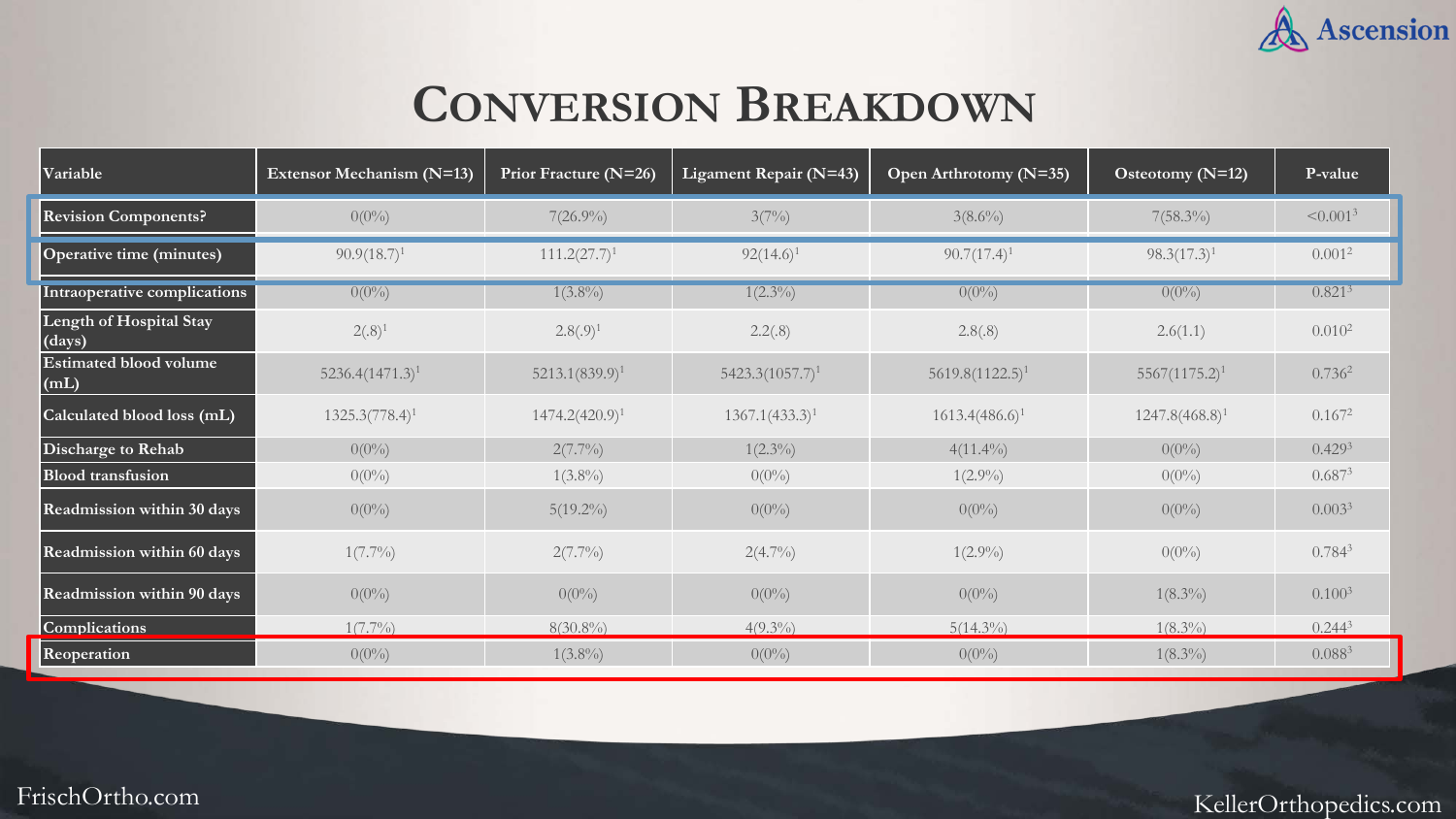#### **Ascension**

# **DISCUSSION**

- Conversion TKA has been previously associated with:<sup>1-2</sup>
	- Increased operating time
	- Increased use of revision components
	- Increased 90-day readmission
	- Increased re-operation rate
- Conversion TKA for previous fracture<sup>3</sup>
	- Higher complication rate
	- Increased 90-day readmission rate

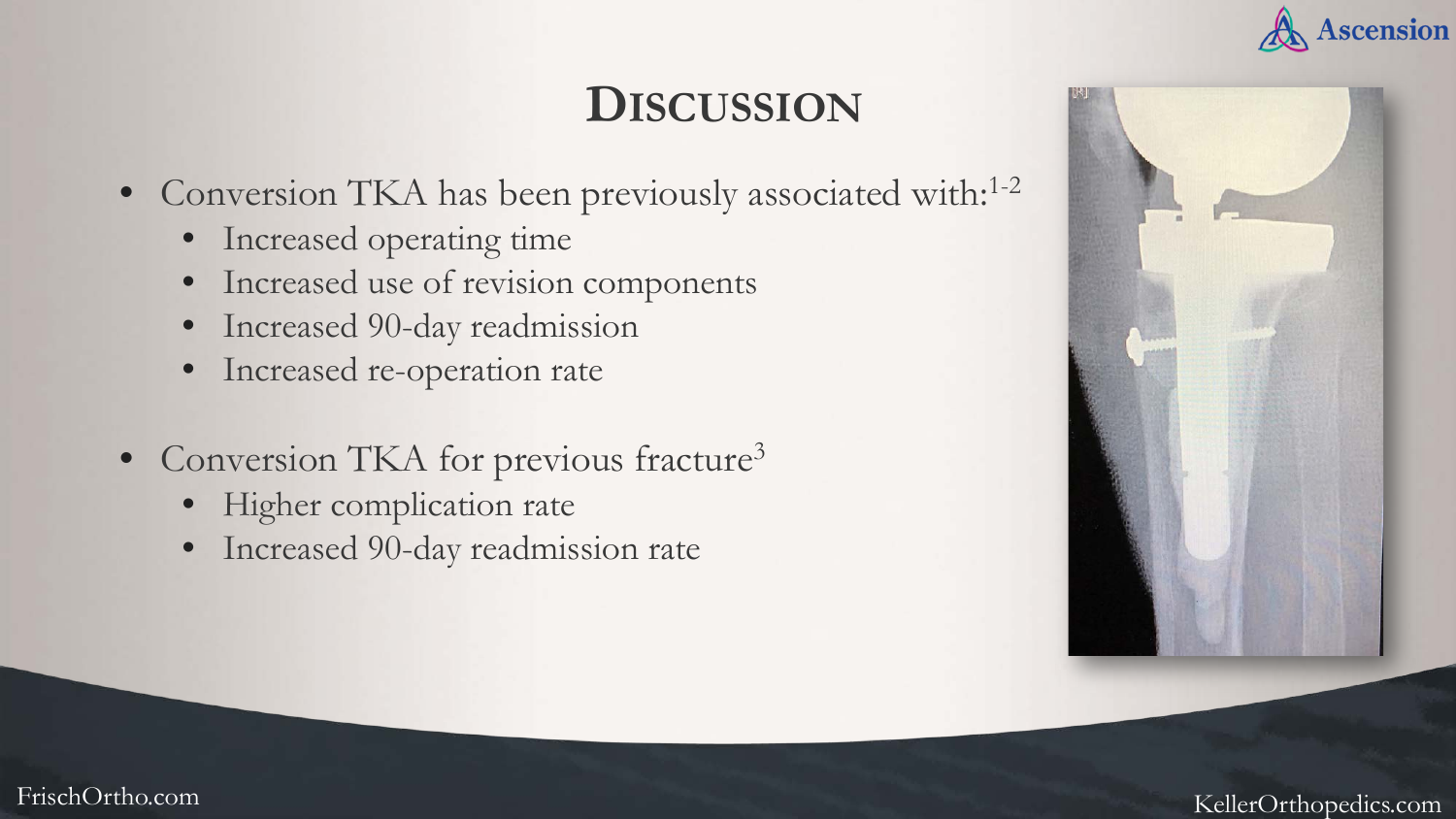

# **DISCUSSION**

- Overall, conversion TKA compared to primary TKA showed:
	- Increased operating time
	- Increased use of revision components
- Conversion for previous fracture or osteotomy:
	- Increased operative time
	- Increased use of revision components
	- Increased 30-day readmission (previous fracture)
- Not all TKA are equal not all conversion TKA are equal

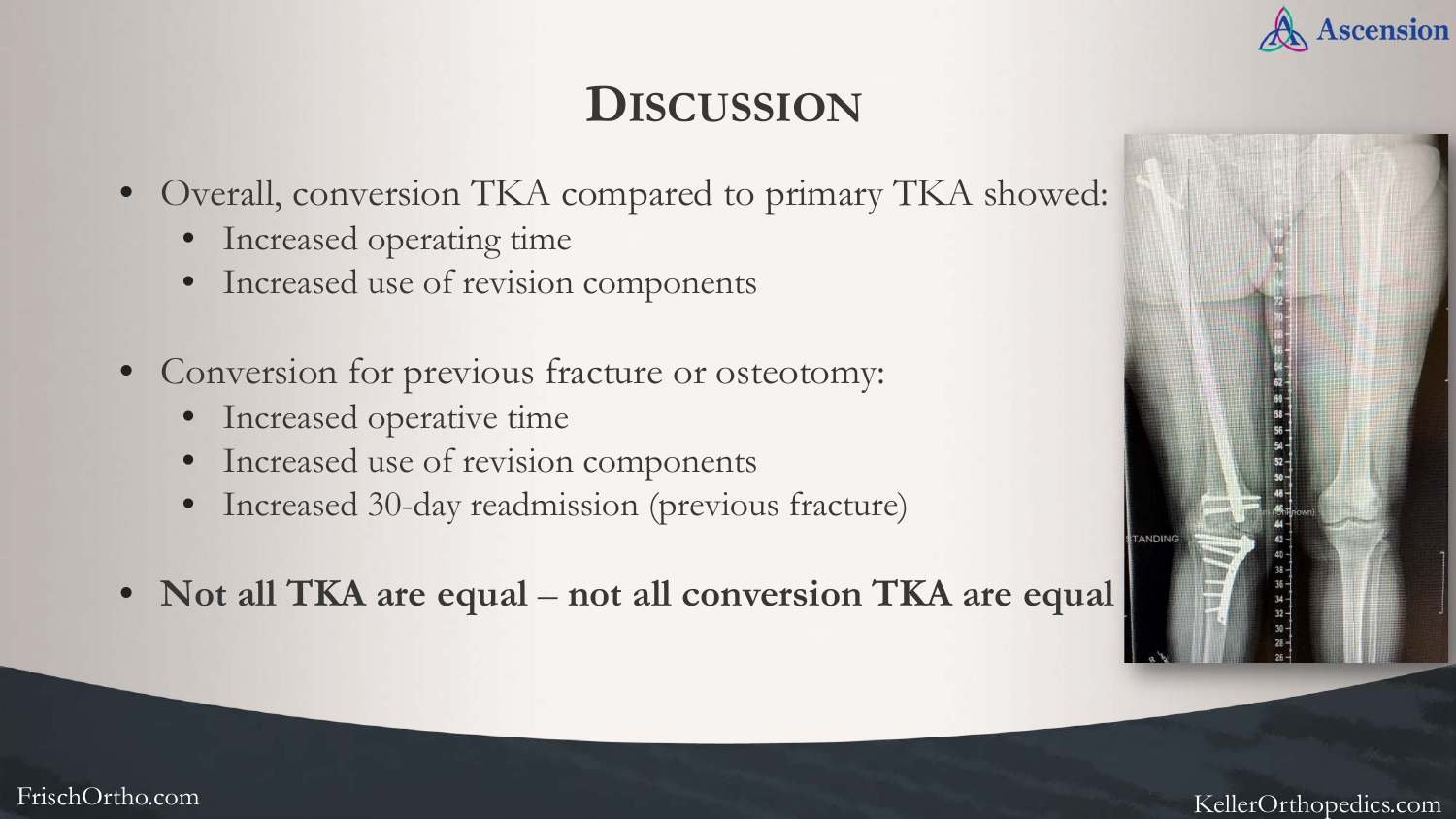

## **THANK YOU**